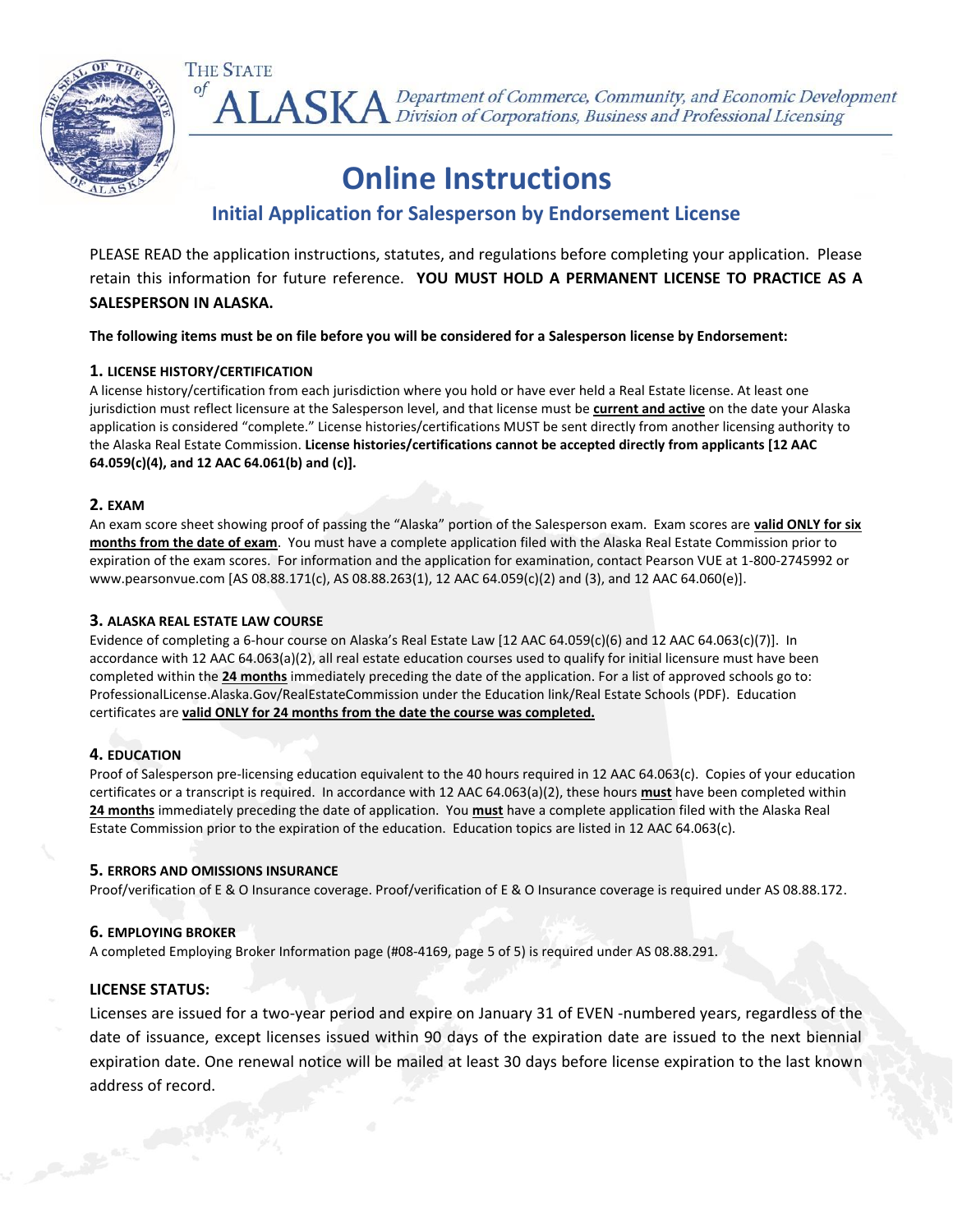#### **"YES" RESPONSES:**

A "Yes" response in the application does not mean your application will be denied. If you have responded "Yes" to any professional fitness questions in the application, be sure to submit a signed and dated explanation, and both charging and closing court documentation.

#### **PUBLIC INFORMATION:**

Please be aware that all information on the application form will be available to the public, unless required to be kept confidential by state or federal law. Information about current licensees, including mailing addresses, is available on the Division's website at *ProfessionalLicense.Alaska.gov* under License Search.

#### **ADDRESS OR NAME CHANGE:**

In accordance with 12 AAC 02.900, it is the applicant's/licensee's responsibility to notify the Division, in writing, of changes of address or name. Name and address change notification forms are available on the Division's website. The address of record with the Division will be used to send renewals and all other official notifications and correspondence. The name appearing on the license must be your current legal name.

#### **RANDOM AUDIT:**

If your program requires continuing education, the Division will audit a percentage of the license renewals. If your license is randomly selected for audit, you will be sent a letter and required to submit copies of documentation and proof that you satisfied the continuing competency requirements as you stated on this renewal form. Please note that licensees are randomly selected by computer and may be randomly selected as often as the computer program chooses. You must save your documents for at least four years so you can respond to audits.

#### **SOCIAL SECURITY NUMBERS:**

AS 08.01.060 and 08.01.100 require that a U.S. Social Security Number be on file with the division before a professional license is issued or renewed for an individual. If you do not have a U.S. Social Security Number, please complete the Request for Exception from Social Security Number Requirement form located at ProfessionalLicense.Alaska.gov or contact the Division for a copy of the form.

#### **STATUTES AND REGULATIONS:**

The complete set of statutes and regulations for this program are available by written request or online at the Commission's website: *ProfessionalLicense.Alaska.Gov/RealEstateCommission* 

If you would like to receive notice of all proposed regulation changes for your program, please send a request in writing with your name, preferred contact method (mail or email), and the program you want to be updated on to:

#### REGULATIONS SPECIALIST

Email: *RegulationsAndPublicComment@Alaska.Gov* Department of Commerce, Community, and Economic Development Division of Corporations, Business and Professional Licensing P.O. Box 110806 Juneau, Alaska 99811-0806